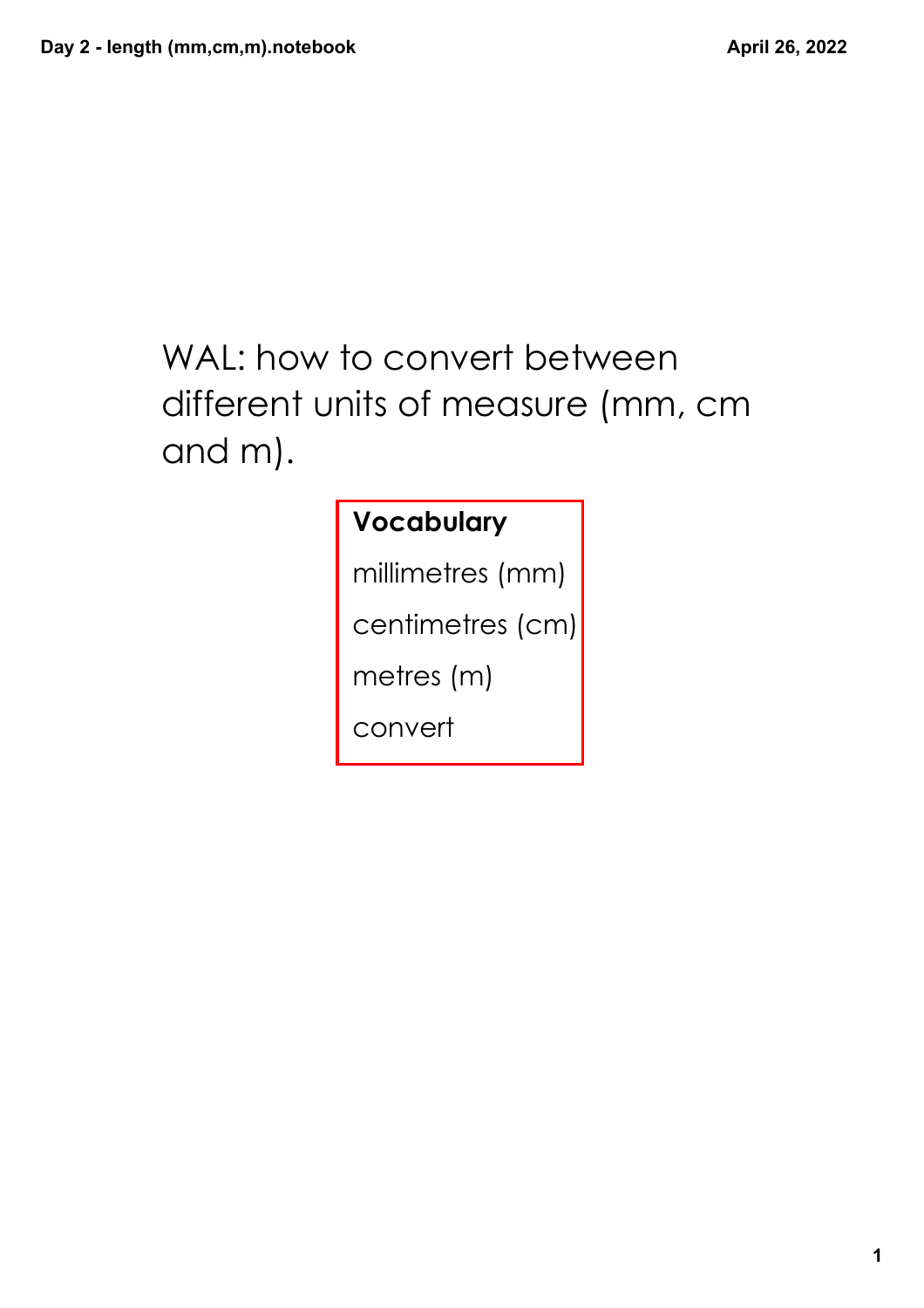

1cm = 10mm 10mm = 1cm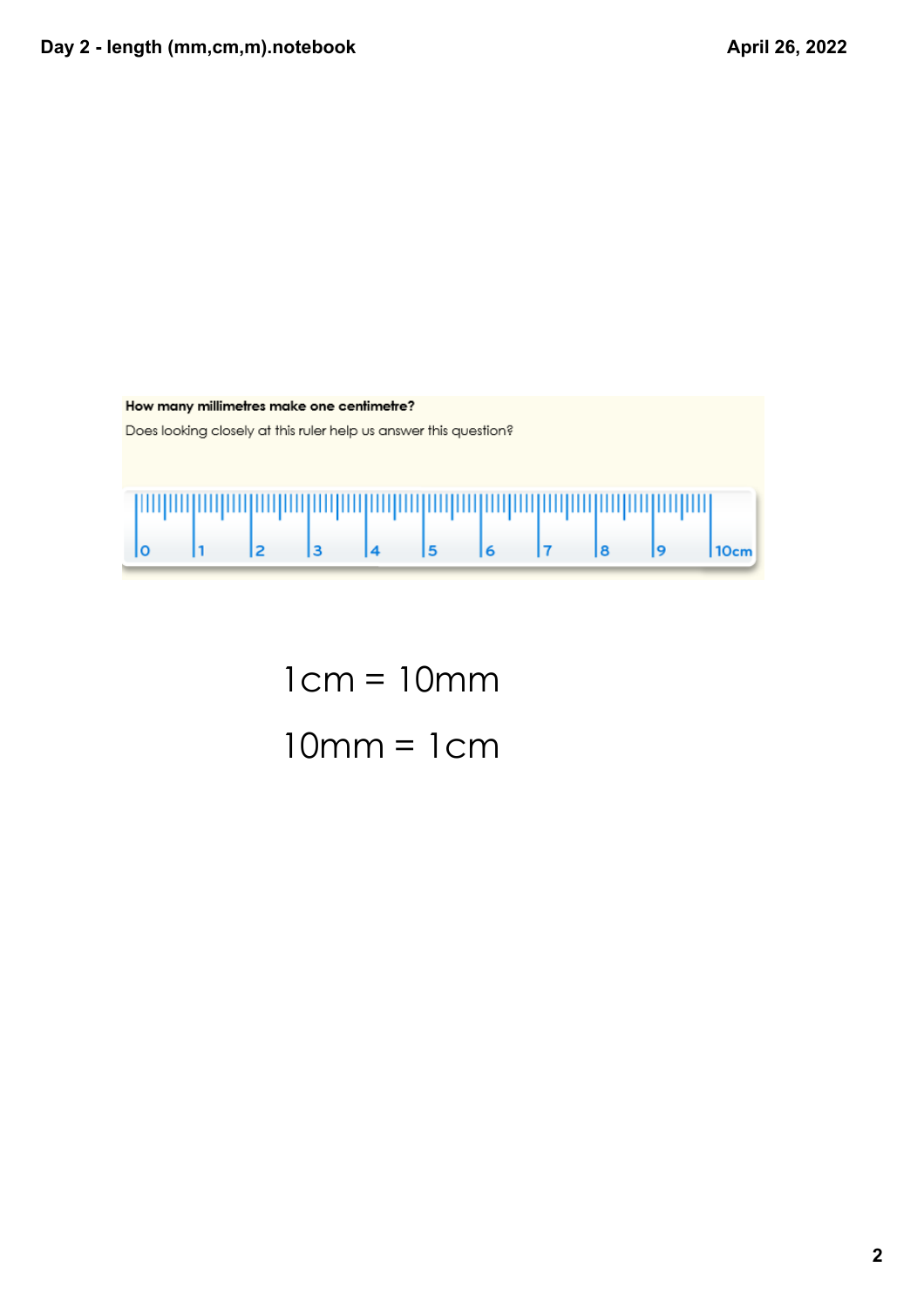| $lcm =$ mm      |                                             |
|-----------------|---------------------------------------------|
| $cm = 70$ mm    | To convert from centimetres to millimetres, |
| $12cm = \_ mm$  | multiply by 10.                             |
| $220mm = cm$    |                                             |
| $cm = 25mm$     | To convert from millimetres to centimetres, |
| $5.8cm =$<br>mm | divide by 10.                               |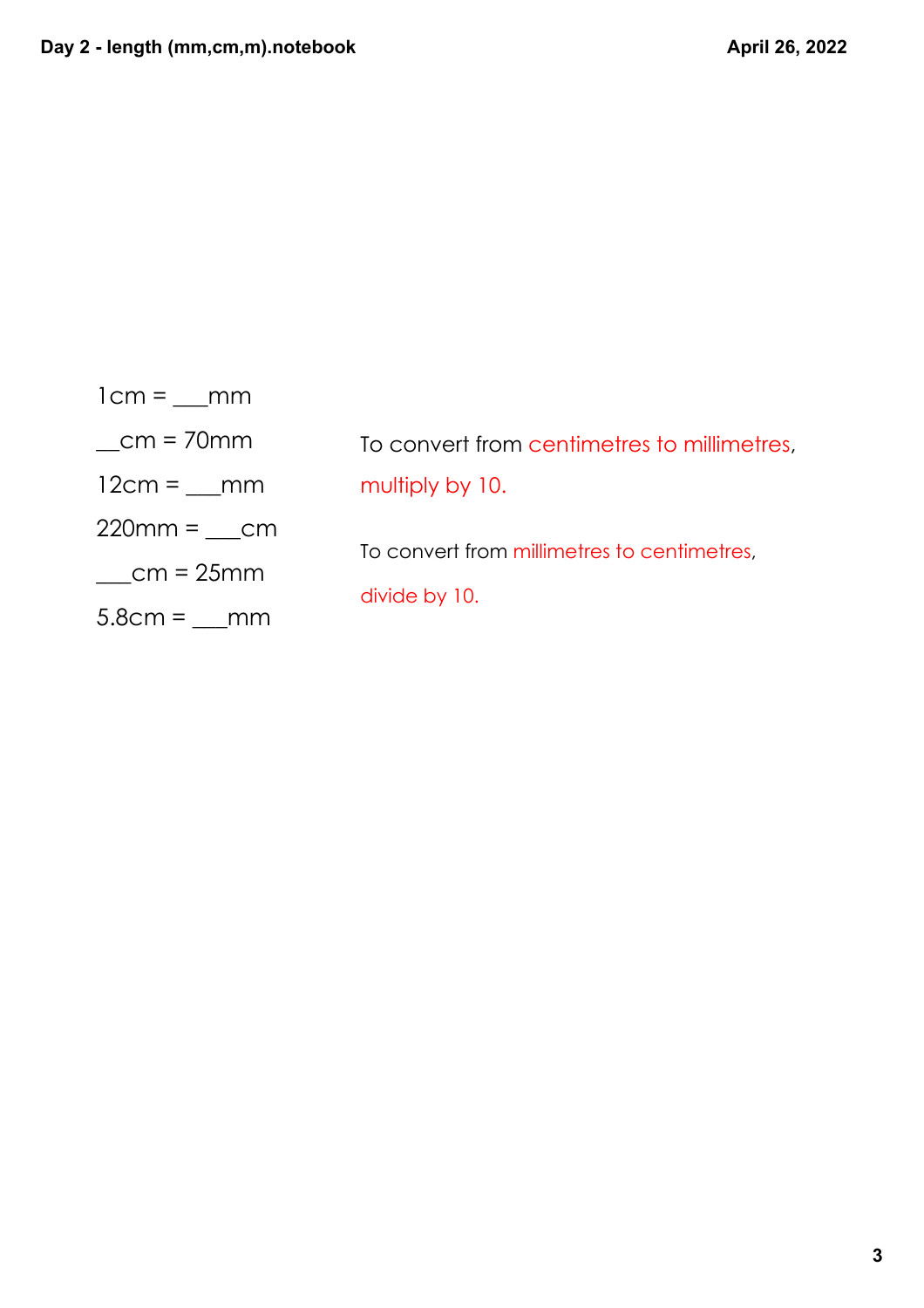### What is the length in cm and mm? What is the length in just mm?

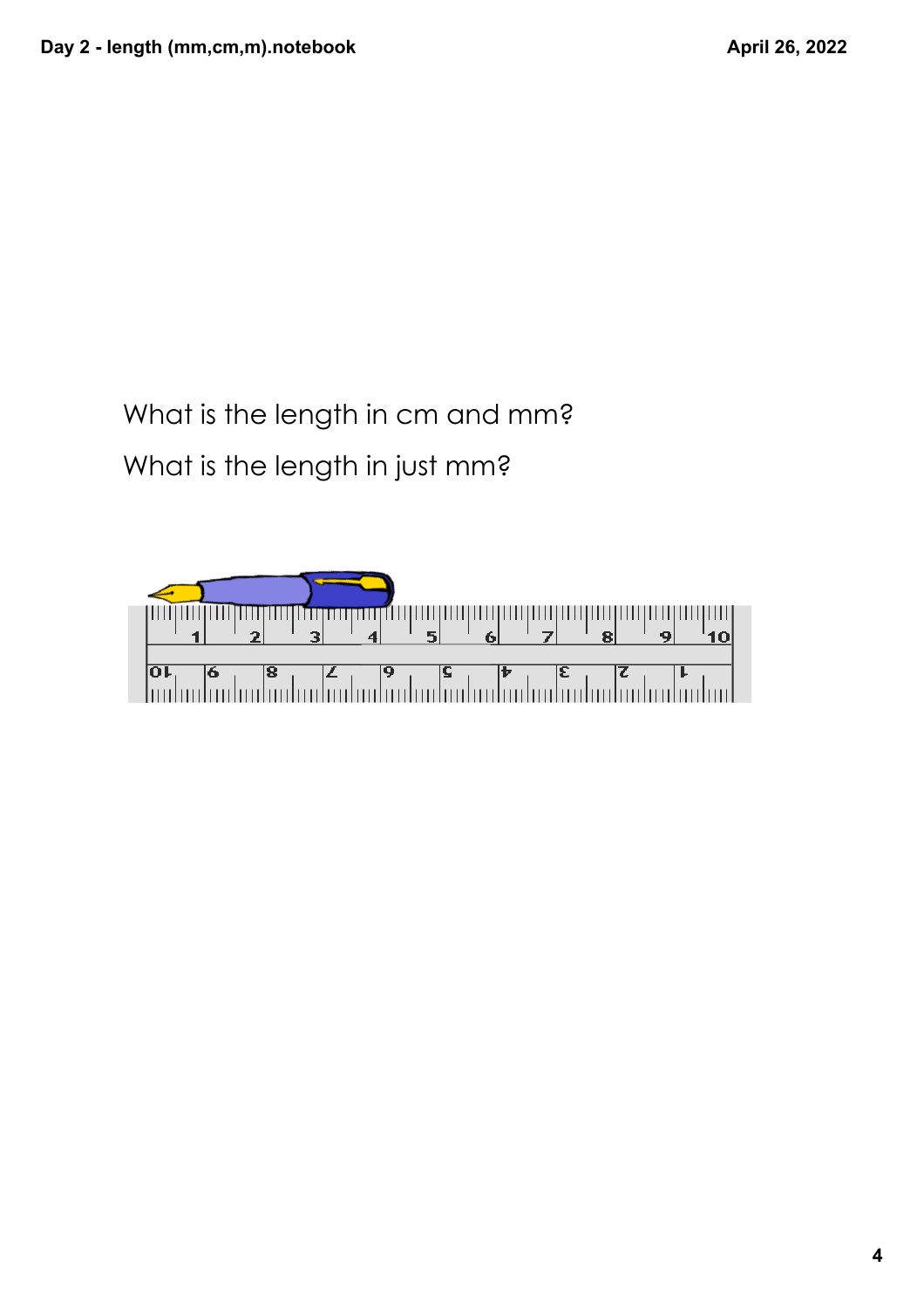

6cm and 2mm  $62 \, \text{mm}$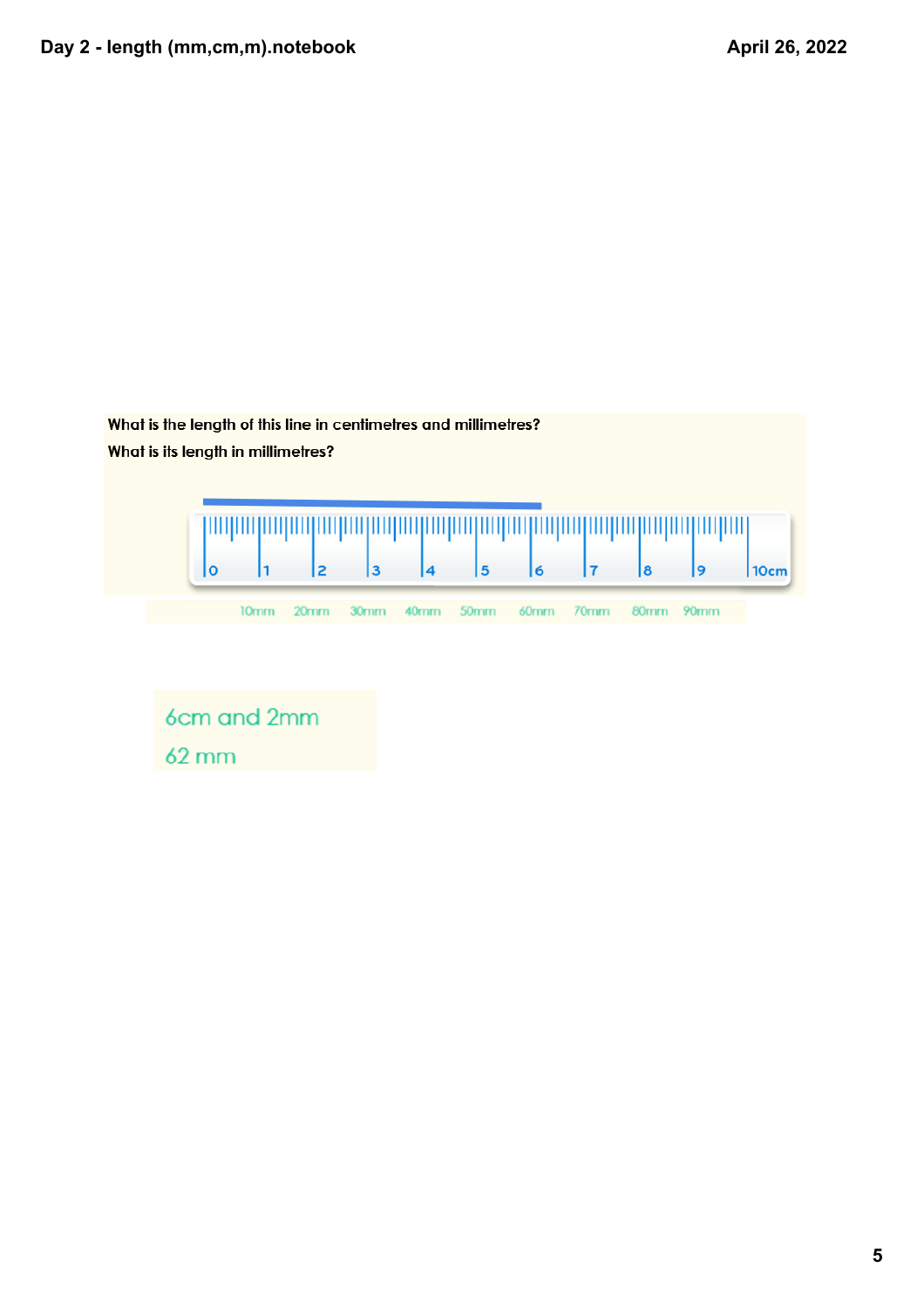#### What is the length in cm and mm? What is the length in just mm?

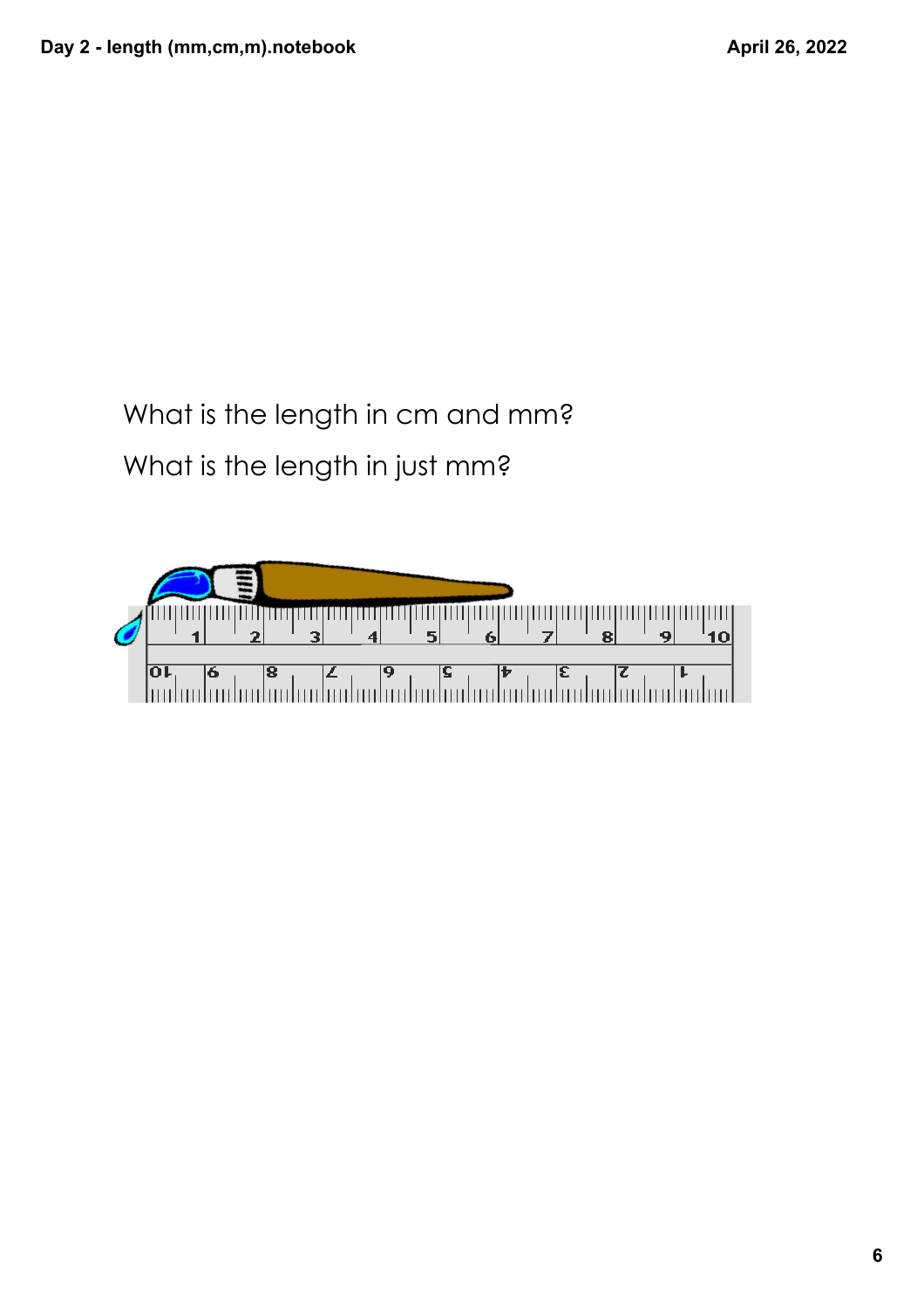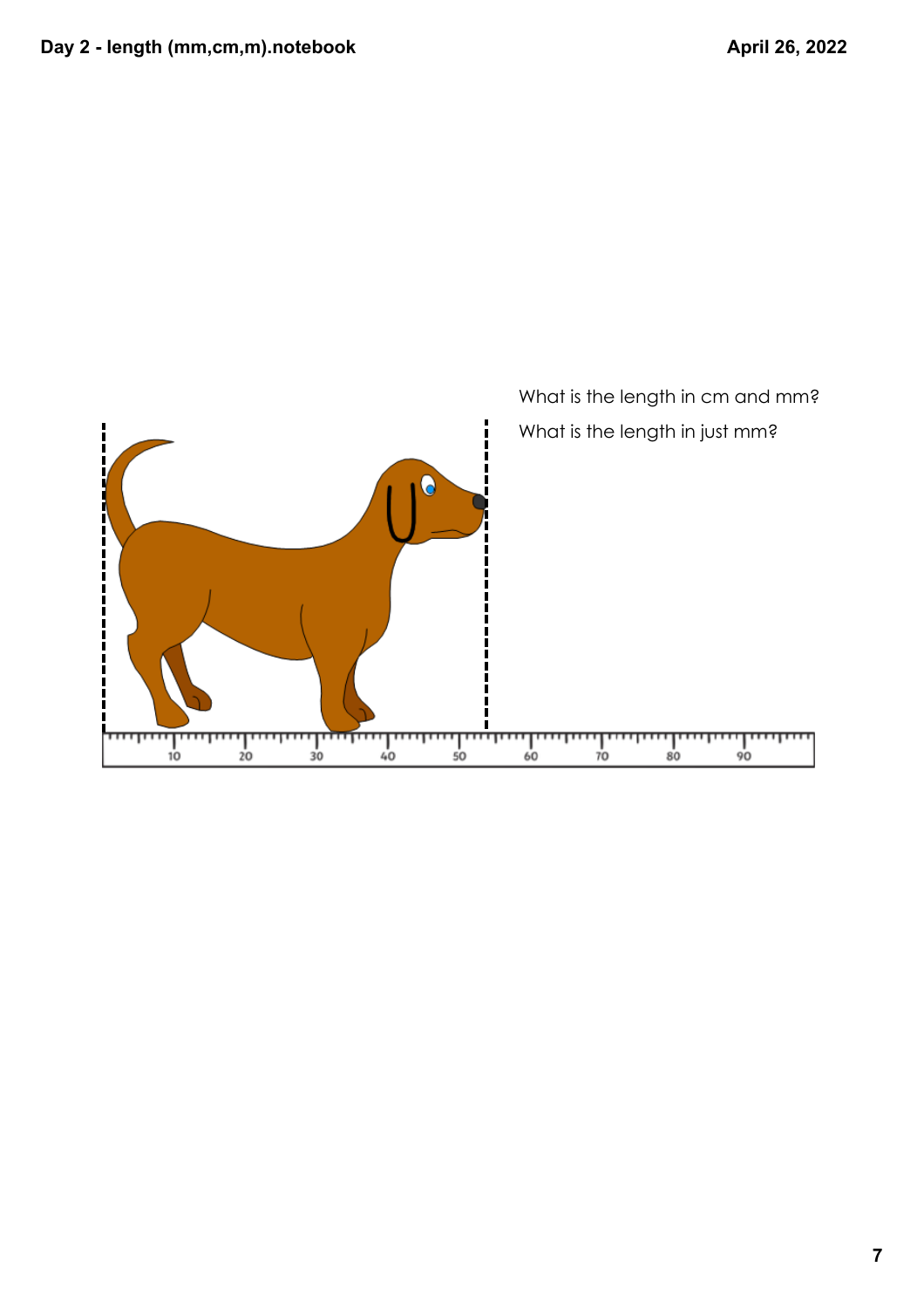.

Measure 3 items around the classroom.

Record your measurements on your whiteboard.

Can you fill in the last column? You will need to convert from cm to mm.

| Equipment | cm and mm | mm |  |  |  |  |  |
|-----------|-----------|----|--|--|--|--|--|
|           |           |    |  |  |  |  |  |
|           |           |    |  |  |  |  |  |
|           |           |    |  |  |  |  |  |
|           |           |    |  |  |  |  |  |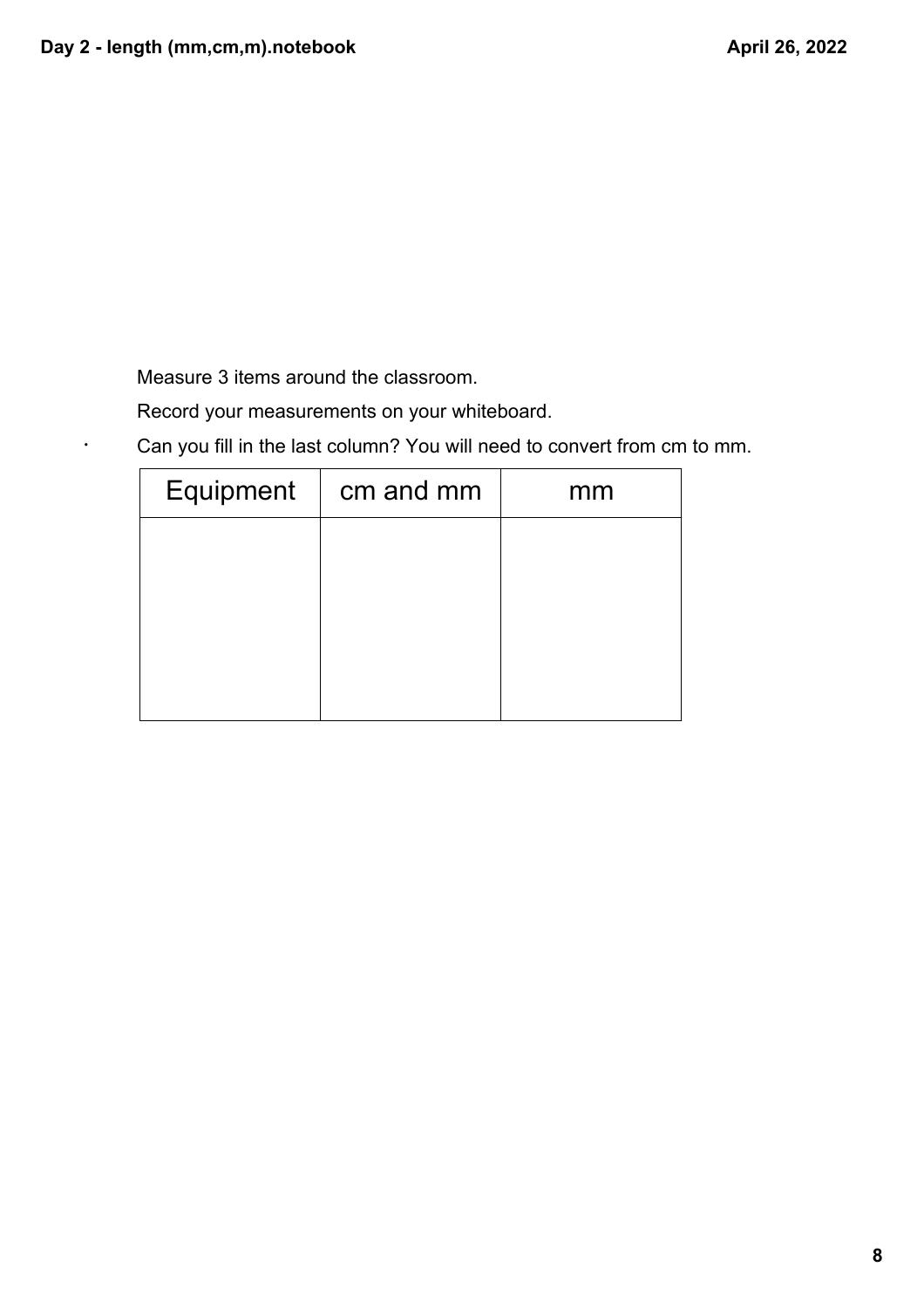# 100cm = 1m 1m = 100cm

How do you know?

<u>իտնականախոնախոնականախոնախոնականականական</u>

How many cms make 1m?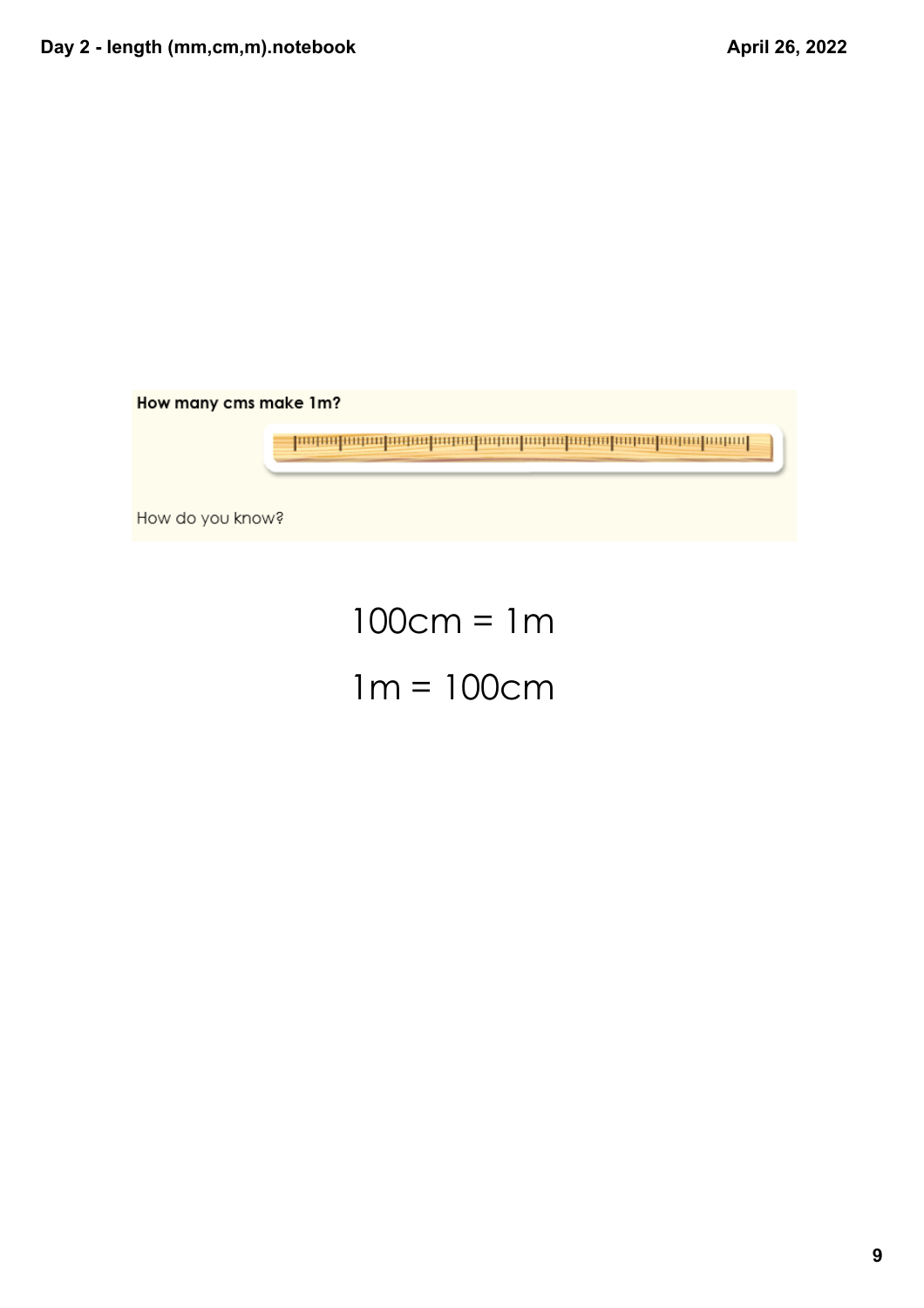| $1m = \underline{\hspace{2cm}}$ cm |
|------------------------------------|
| $12m = cm$                         |
| $m = 120cm$                        |
| $2700cm = m$                       |
| $cm = 50m$                         |
| $168cm =$                          |

| To convert from metres to centimetres, |
|----------------------------------------|
| multiply by 100.                       |
|                                        |

To convert from centimetres to metres, divide by 100.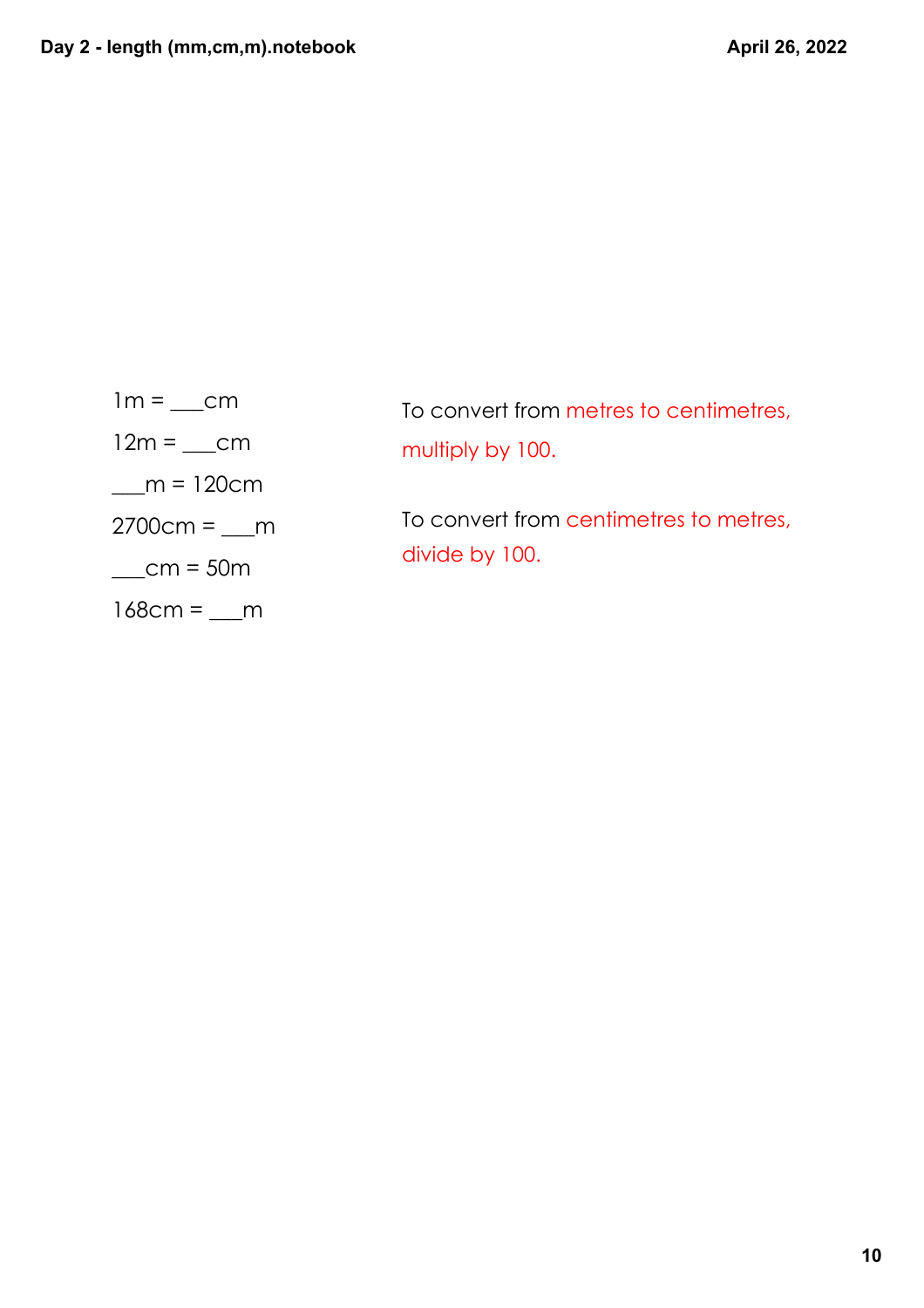

However, there is a gap before the scale begins.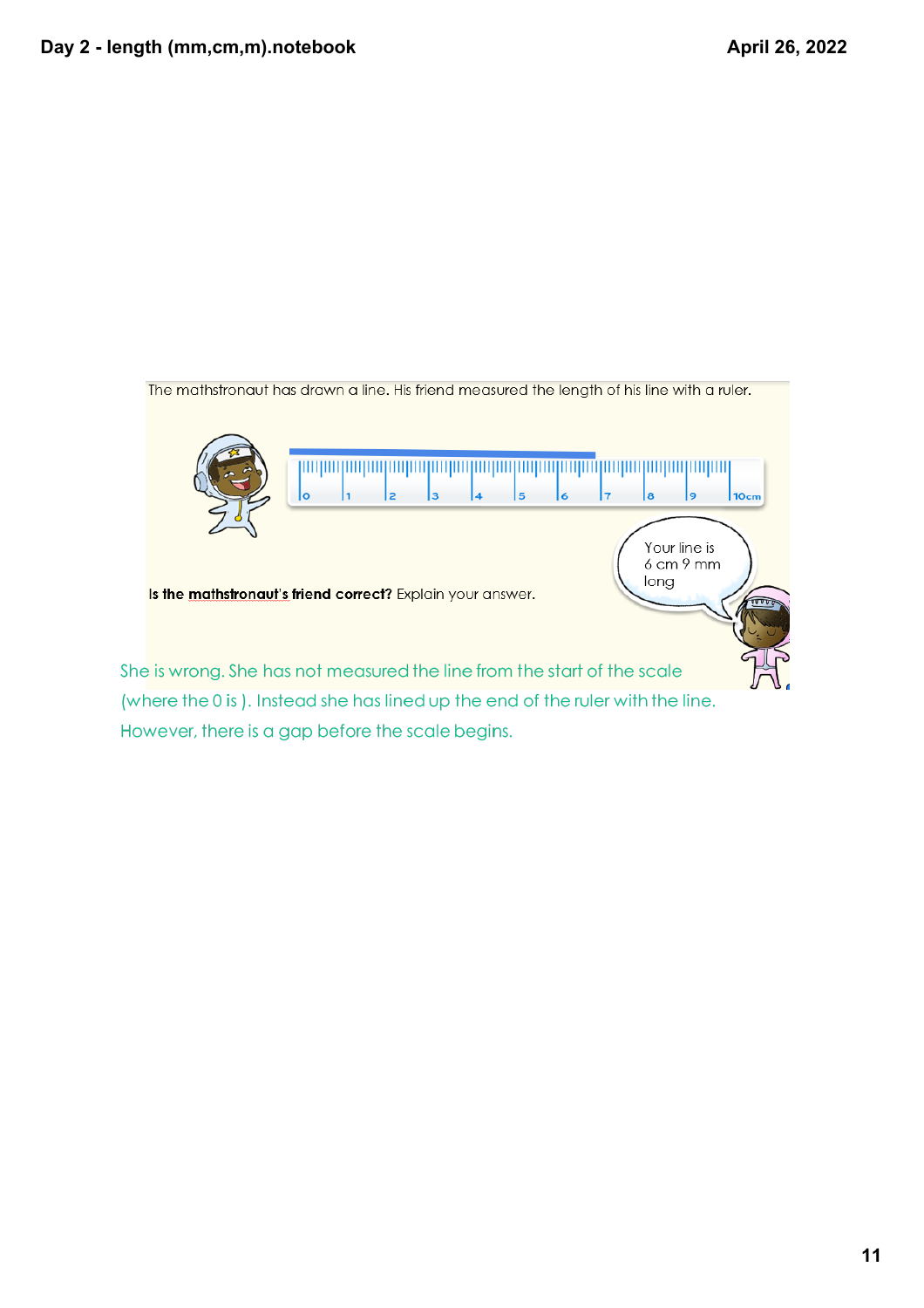| Amir wants to measure the length of his pencil but his ruler is broken.                                |                |                |   |    |  |    |    |                  |
|--------------------------------------------------------------------------------------------------------|----------------|----------------|---|----|--|----|----|------------------|
| Could he still use it?                                                                                 |                |                |   |    |  |    |    |                  |
| How?                                                                                                   |                |                |   |    |  |    |    |                  |
|                                                                                                        |                |                |   |    |  |    |    |                  |
|                                                                                                        | $\overline{1}$ | $\overline{4}$ | 5 | l6 |  | l8 | 19 | 10 <sub>cm</sub> |
| How long is his pencil?                                                                                |                |                |   |    |  |    |    |                  |
| He can still use the ruler as long as he counts from zero from wherever he begins to measure from. For |                |                |   |    |  |    |    |                  |

example, he can line the end of the pencil up with 5cm. The pencil goes up to 7cm and 8mm.

The pencil is 2cm and 8mm long.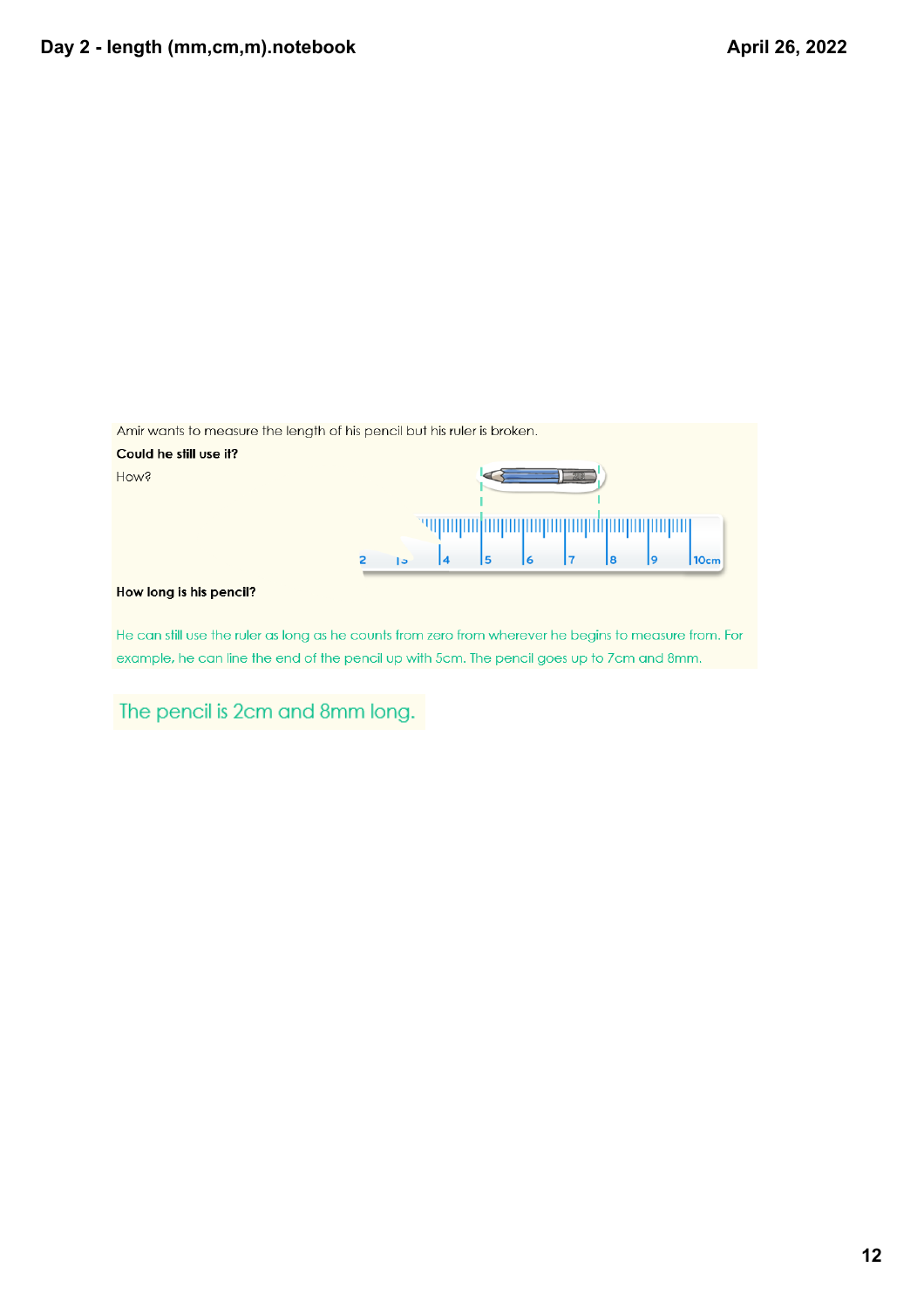

Whitney and Jack are both correct. Teddy has incorrectly converted from cm to m when partitioning.

Explain why.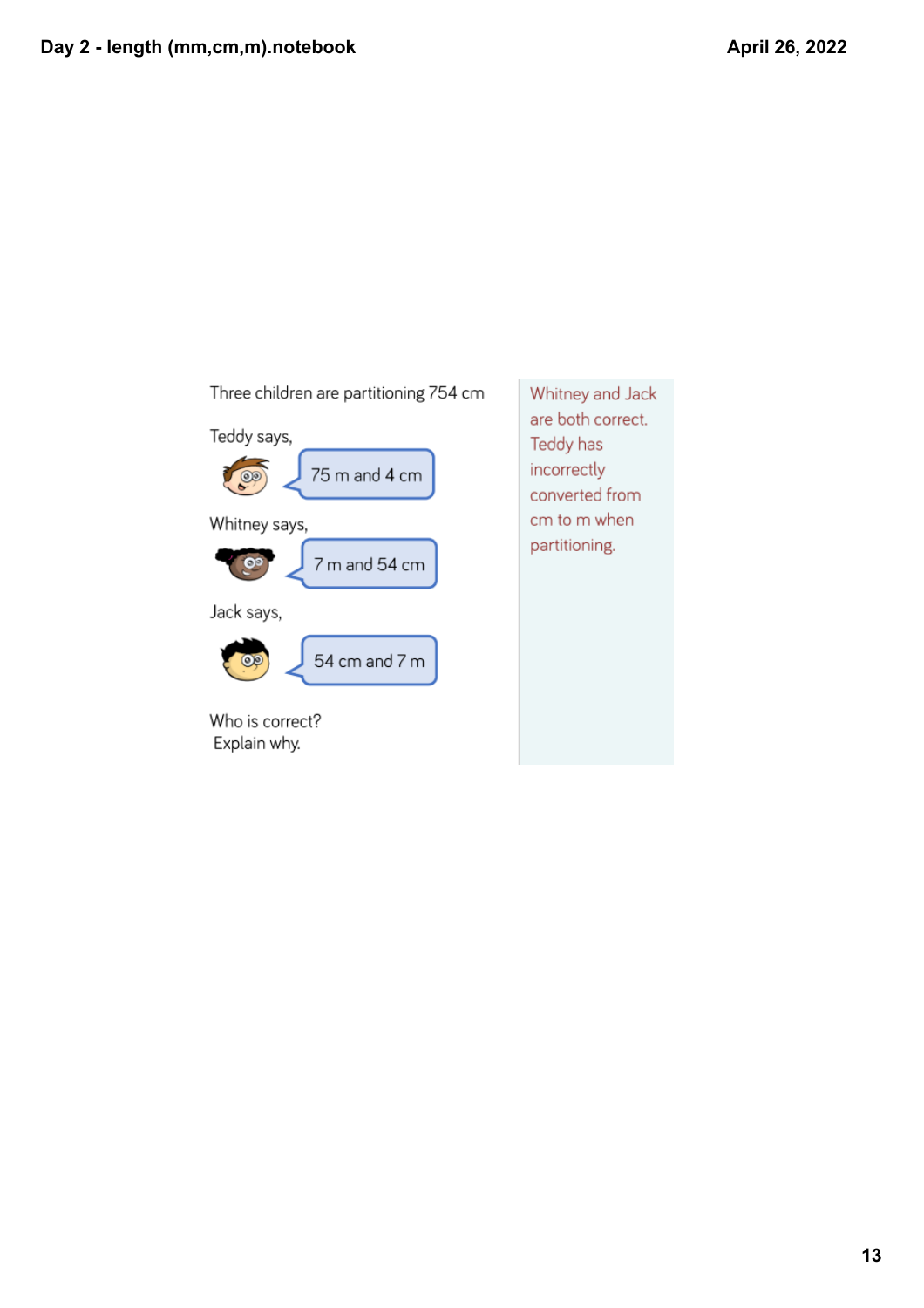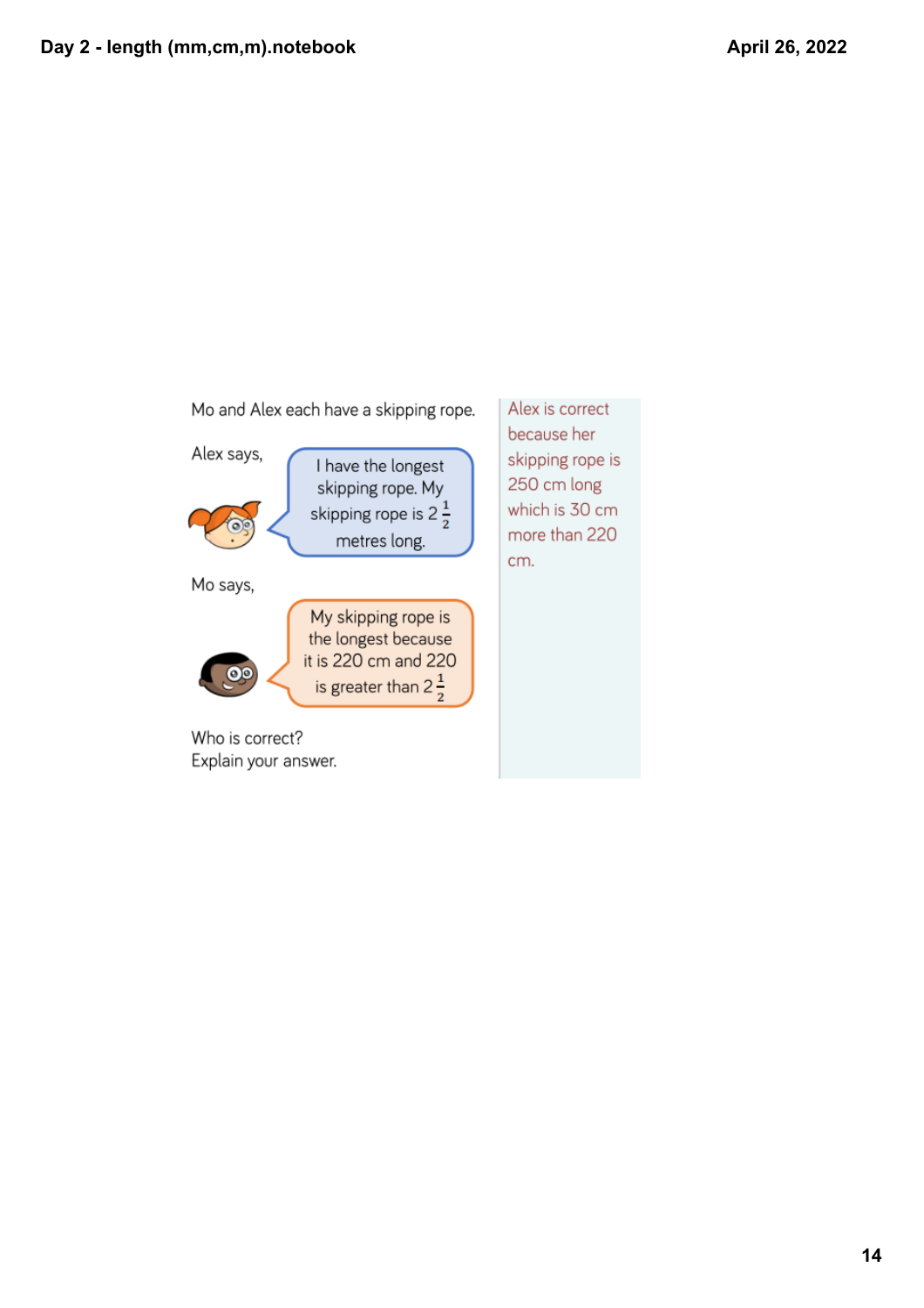

The mathstronauts have been growing bean plants. They are comparing the height of their plants.



The first mathstronaut is correct. They cannot compare 125 and 11/2 because they are both different units of measurement. If we convert 11/2 metres into centimetres, we can put both measurements into the same unit. This makes them easier to compare. 125 cm is shorter than 150 cm